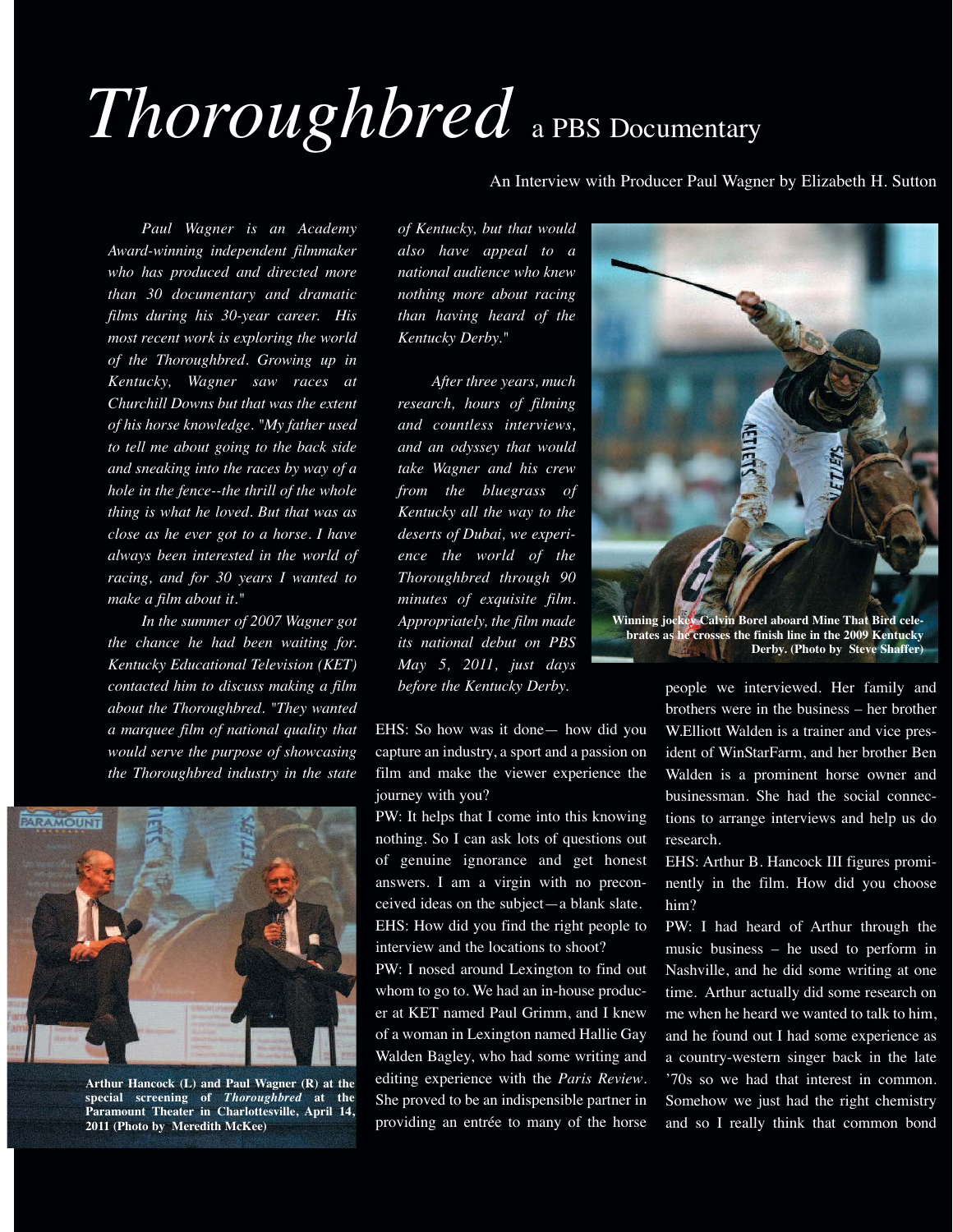

with music had a lot to do with it.

EHS: What made Arthur your first choice? PW: The film has three themes; breeding, sales and racing. We wanted a breeder representative of the industry that would establish the power of racing history and tradition. The Hancock family has the reputation that represents the old families in the horse industry. We wanted to cover the breeding aspect of the Thoroughbred, and he was the ideal person to tell that part of the story. He was not only knowledgeable, but a good storyteller and great on camera. That is not always easy to find. He also had an ideal setting on his farm in Kentucky to track the life of a foal from birth to the sales process, then on to racing.

EHS: How did you find such great archival still shots?

PW: We did research in the Keeneland

library and stumbled onto a treasure trove of superb photographs from the early racing days. That was an important discovery – the images drive the story and they perfectly illustrate the part of the film that tells the history of early nineteenth- and twentiethcentury families in racing.

EHS: How did you choose the other own-

ers, the new West Coast people? They were a striking contrast.

PW: We had permission to film owners David and Desirae Lanzman and trainer Jeff Mullins in the weeks leading up to the Derby, and their horse was the favorite. After cheering their colt I Want Revenge to victory in the Wood Memorial at Aqueduct,